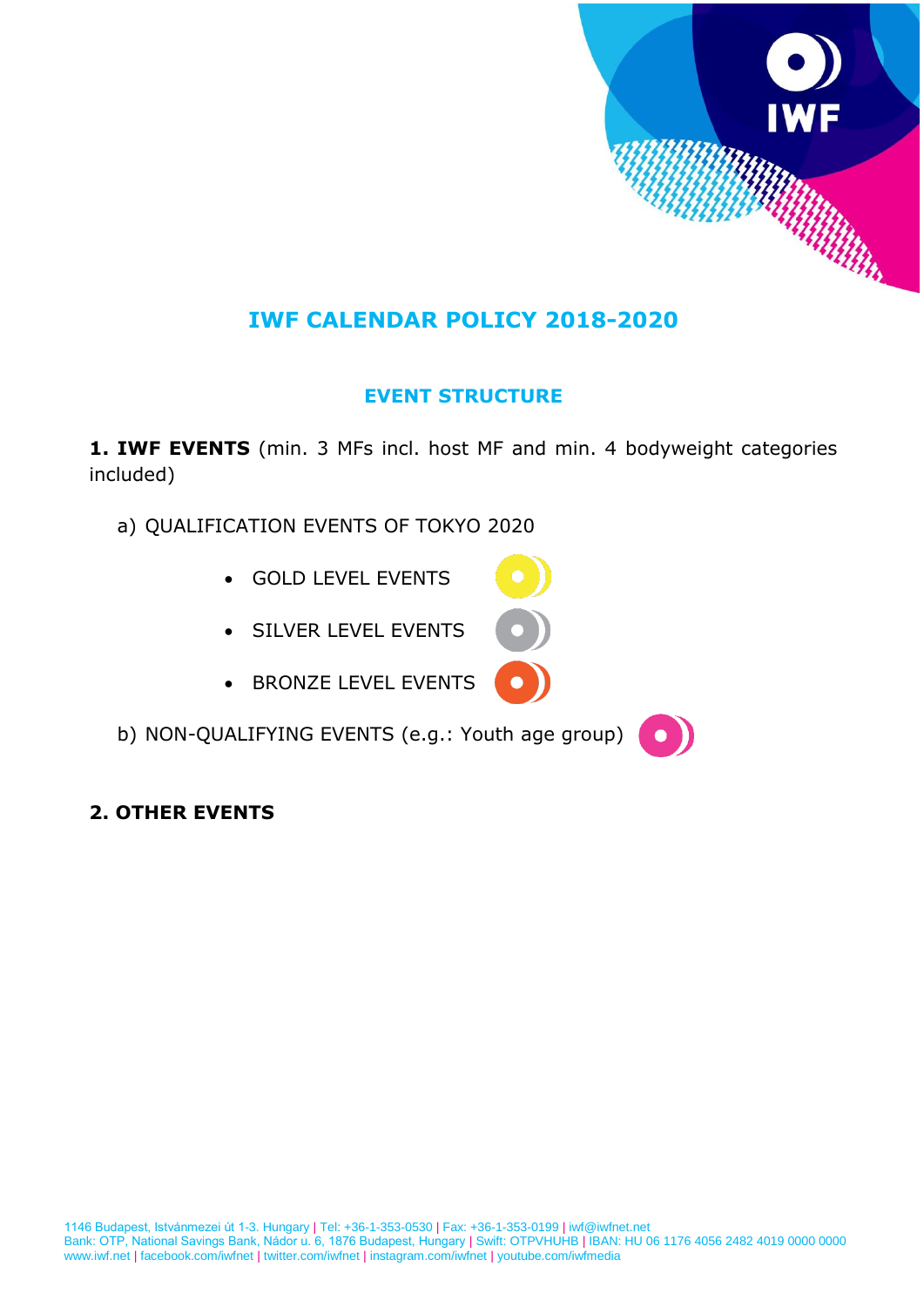#### **1. IWF EVENTS**

#### **a) QUALIFICATION EVENTS OF TOKYO 2020**

#### **General Terms for GOLD, SILVER and BRONZE level events:**

- Request for inclusion to the IWF Calendar to be submitted through this Form minimum six (6) months prior to the Event (except World Championships), but it's subject to IWF approval;
- All event and technical regulations must be sent by the Member Federation/ Organizing Committee to the IWF four (4) month before the event for verification;
- If the Regulation is approved the document shall be published no later than three (3) months before the event;
- Only Senior and Junior events:
- Preliminary and Final Entries to be provided within 7 days after the deadlines;
- Results provided according to *Results Template* document within 7 days after the conclusion of the event.

#### **GOLD LEVEL EVENTS**



- o **IWF WORLD CHAMPIONSHIPS**
- o **IWF JUNIOR WORLD CHAMPIONSHIPS**
- o **CONTINENTAL CHAMPIONSHIPS**
- o **JUNIOR CONTINENTAL CHAMPIONSHIPS**
- Organized by IWF, Continental Federations (CF);
- Unless otherwise advised by the IWF, the planning, management and organisation of Gold Level events shall comply with the statutes, as defined in the [IWF Technical and Competition Rules & Regulations \(TCRR\)](http://www.iwf.net/wp-content/uploads/downloads/2018/01/IWF-TCRR_01012018.pdf) and in particular the relevant articles outlined in section 5.1, section 5.2 and Regulations to 5.1 (1, 3, 4 and 5) and 5.2;
- Application of IWF TIS for IWF World Championships, IWF Junior World Championships;
- Application of IWF Licensed Competition Management System for Continental Championships, Junior Continental Championships.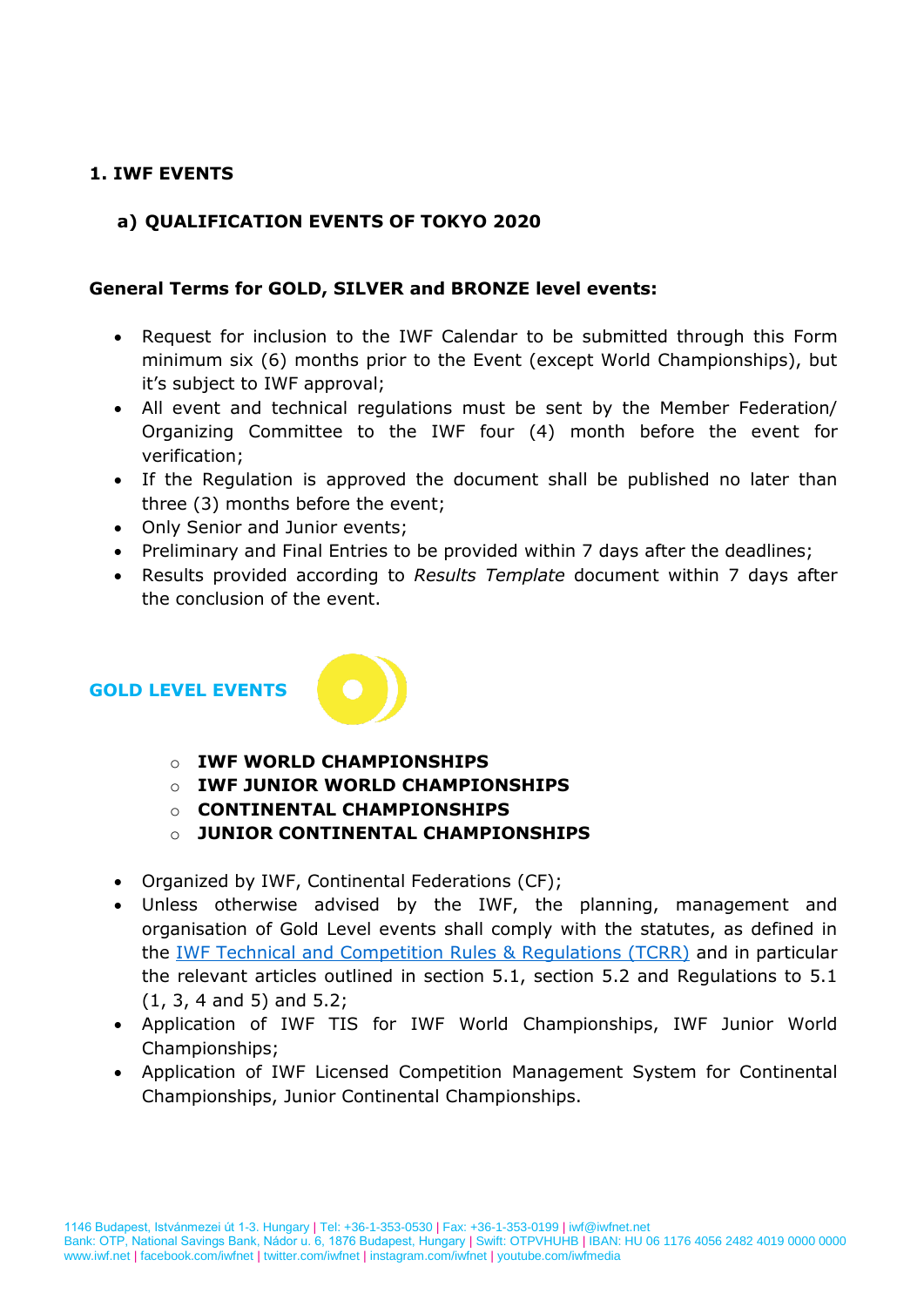

## o **INTERNATIONAL MULTI-SPORT GAMES E.G. UNIVERSIADE, REGIONAL and**

- **CONTINENTAL GAMES ETC.)**
- o **IWF GRAND PRIX**
- o **OTHER INTERNATIONAL COMPETITIONS**
- Organized by IWF, Continental Federations (CF), Regional Federations (RF), Member Federations (MF), Multisport Organizations (IOC, FISU, CGF, OCA, etc.);
- Unless otherwise advised by the IWF, the planning, management and organisation of Silver Level events shall comply with the statutes, as defined in the IWF Technical and [Competition Rules & Regulations \(TCRR\)](http://www.iwf.net/wp-content/uploads/downloads/2018/01/IWF-TCRR_01012018.pdf) and in particular the relevant articles outlined in section 5.1, section 5.5, section 5.6, section 5.7 and Regulations to  $5.1$  (1, 2 and 6);
- Application of IWF TIS at IWF Grand Prix, FISU World University Championships, selected IWF Events;
- Application of an IWF Licensed Competition Management System for Multisport Games;
- Application of an IWF TCRR compliant Competition Management System for other Events.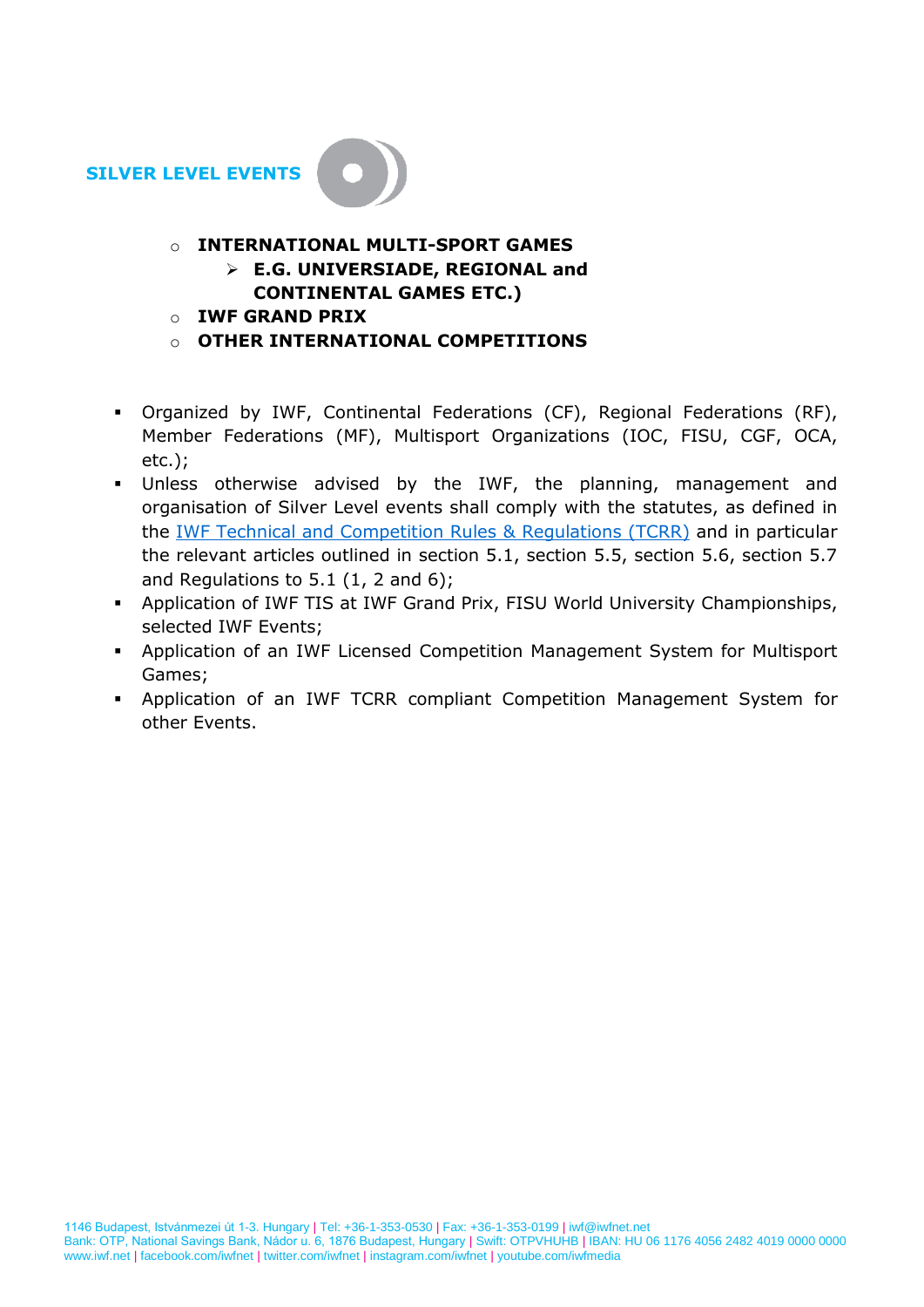

#### o **INTERNATIONAL CHAMPIONSHIPS, CUPS, ETC.**

- Organized by IWF, Continental Federations (CF), Regional Federations (RF), Member Federations (MF), Clubs endorsed by MFs;
- The planning, management and organisation of Bronze Level events shall comply with the statutes, as defined in the [IWF Technical and Competition Rules](http://www.iwf.net/wp-content/uploads/downloads/2018/01/IWF-TCRR_01012018.pdf)  [& Regulations \(TCRR\)](http://www.iwf.net/wp-content/uploads/downloads/2018/01/IWF-TCRR_01012018.pdf) and shall follow Silver Level requirements, **except for the dispensation below**, to provide flexible conditions supporting wider Event organisation and athlete participation, such as (referred IWF TCRR article):
	- $\circ$  No obligation on the height of the 4 x 4 metres competition platform (article 3.3.2.2);
	- $\circ$  No obligation on the measurements of the training / warm-up platform (article 3.3.2.3);
	- o No limitation on number of athletes per MF, athletes per bodyweight category (article 3.4.3.2);
	- o Only Jury members and Referees shall be Cat 1 or 2 ITO (article 7.2.1, 7.5.2).
- The planning, management and organisation of Bronze Level events shall comply with the following requirements:
	- $\circ$  IWF approved 2<sup>nd</sup> level Sport Equipment to be accepted;
	- o IWF Anti-Doping Policy;
	- o IWF Delegate and/or appointed IWF Representative.
- Application of an IWF TCRR compliant Competition Management System.

*In addition to the above, MFs are advised that new World Records cannot be established at Bronze Level events. Also, should it be determined breaches of the event and/or technical regulations have occurred, the IWF reserves the right to withdraw its sanctioning and Olympic Qualification Event status after the event.*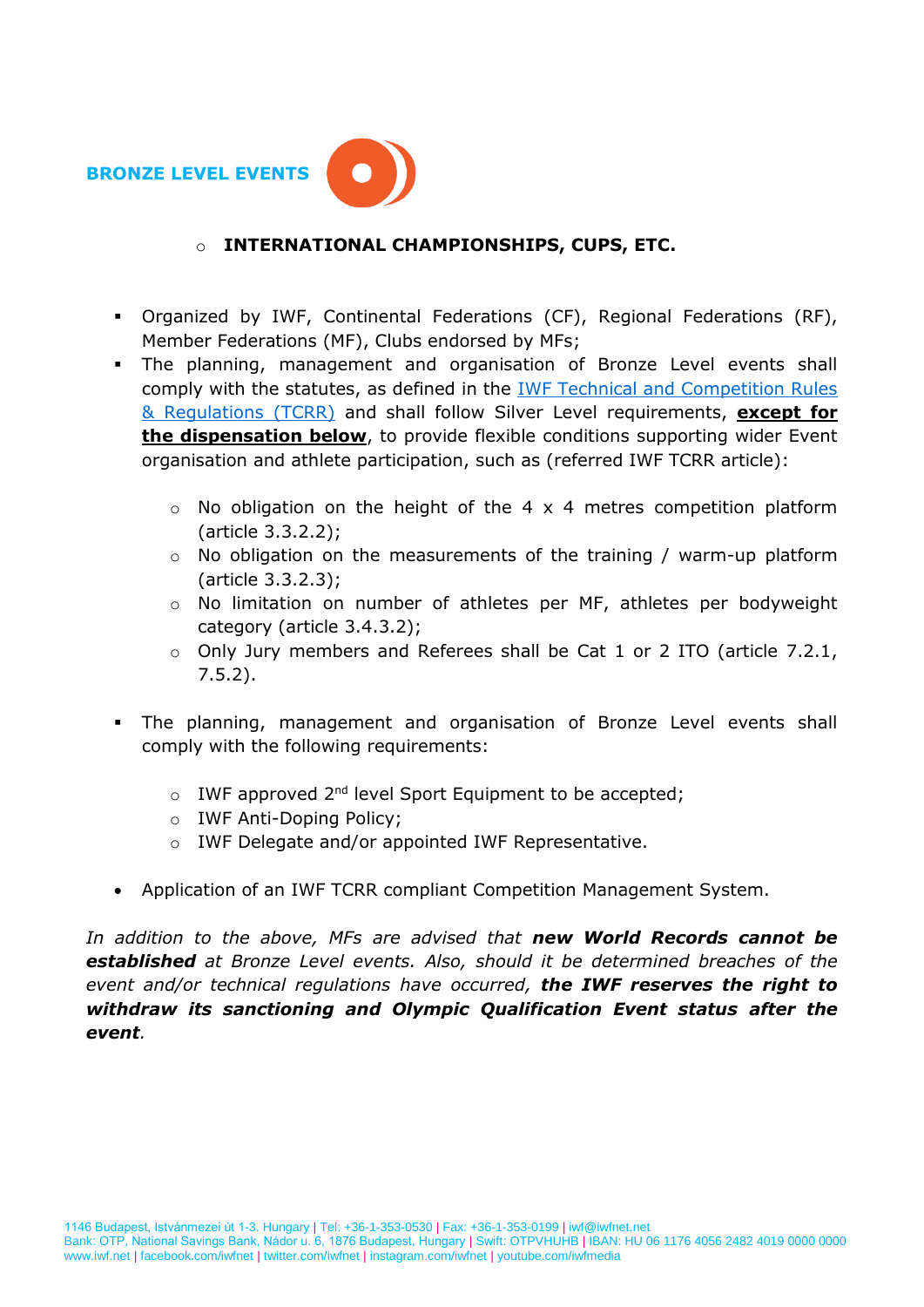### **b) NON-QUALIFYING EVENTS**



- Organized by IWF, Continental Federations (CF), Regional Federations (RF), Member Federations (MF), Clubs (approved by its MF);
- Unless otherwise advised by the IWF, the planning, management and organisation of such events shall comply with the statutes, as defined in the [IWF](http://www.iwf.net/wp-content/uploads/downloads/2018/01/IWF-TCRR_01012018.pdf)  [Technical and Competition Rules & Regulations \(TCRR\)](http://www.iwf.net/wp-content/uploads/downloads/2018/01/IWF-TCRR_01012018.pdf) and in particular the relevant articles outlined in section 5.1, section 5.2, section 5.5, section 5.6, section 5.7 and Regulations to 5.1 and 5.2;
- Application of IWF TIS for IWF Youth World Championships, selected IWF Events;
- Application of IWF Licensed Competition Management System for Youth Continental Championships;
- Application of an IWF Licensed Competition Management System for Multisport Games;
- Application of an IWF TCRR compliant Competition Management System for other events.

## **2. OTHER EVENTS**

#### o **ANY OTHER INTERNATIONAL COMPETITION**

- Organized by IWF, Continental Federations (CF), Regional Federations (RF), Member Federations (MF), Clubs (approved by its MF), etc;
- Event Regulations published if available;
- Results published if provided but not recognized (not included in the database and Ranking Lists, no World Record to be established).